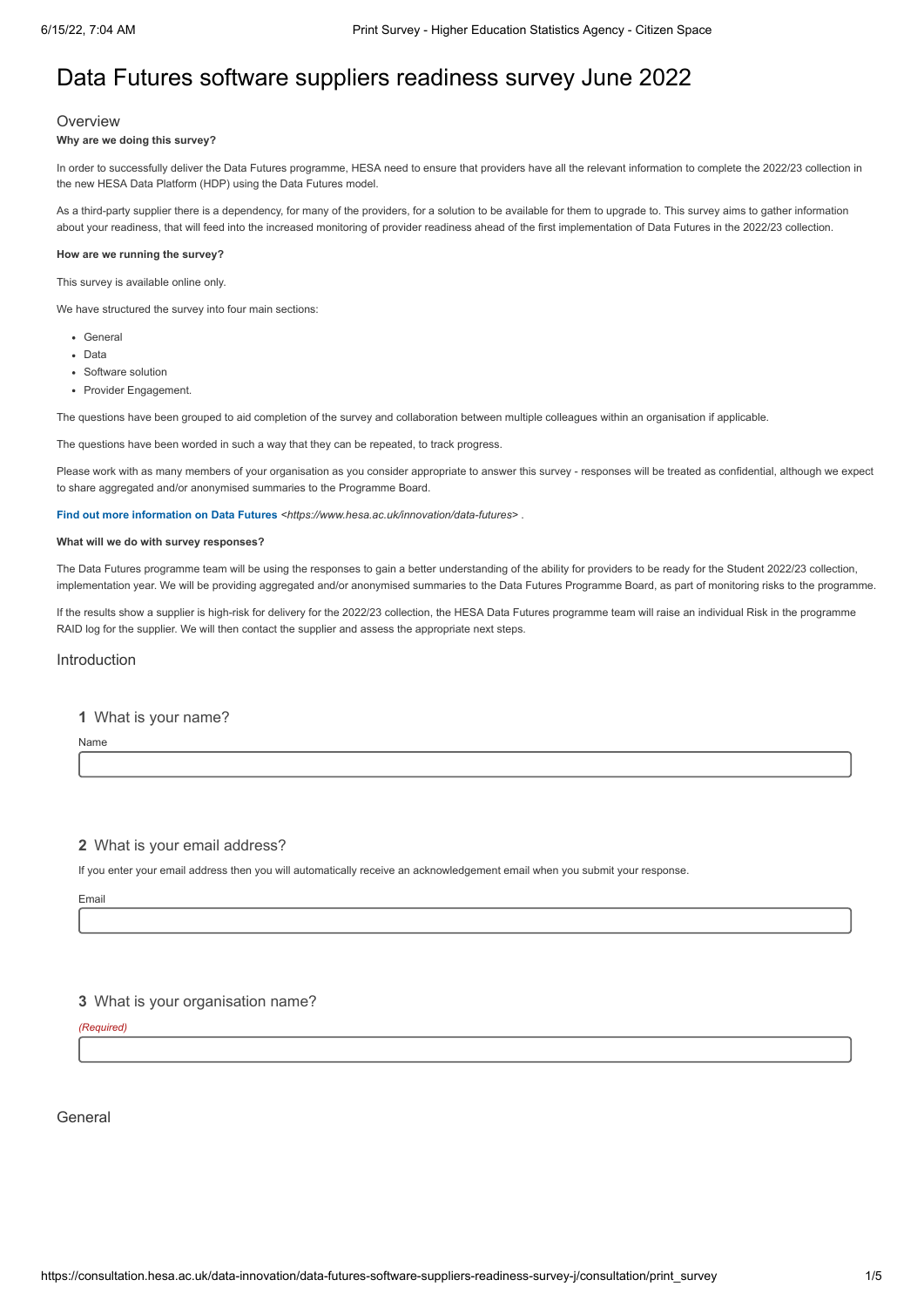## **4** What named products do you offer to your customers?

Provider note: you have an in-house system or process that is not the data entry tool, please provide more information below:

Please provide more information

**5** How many providers do you support with your software?

| (Required)                  |
|-----------------------------|
| Please select only one item |
| 1-5 providers               |
| 6-10 providers              |
| 11-15 providers             |

 $( )$  16-25 providers

- () 26 or more providers
- In-house software system

**6** What are the types of providers that you support? (please tick all that apply)

| (Required)                   |                                 |  |  |  |
|------------------------------|---------------------------------|--|--|--|
| Please select all that apply |                                 |  |  |  |
|                              | <b>English Approved</b>         |  |  |  |
|                              | <b>English Approved Fee Cap</b> |  |  |  |
|                              | Scottish                        |  |  |  |
|                              | Welsh                           |  |  |  |
|                              | Northern Irish                  |  |  |  |

**7** Is all the information you need about Data Futures readily available and easy to locate on the HESA website?

*(Required)*

*Please select only one item*

◯ Yes  $\bigcap$  No

Please provide more information, if applicable

Data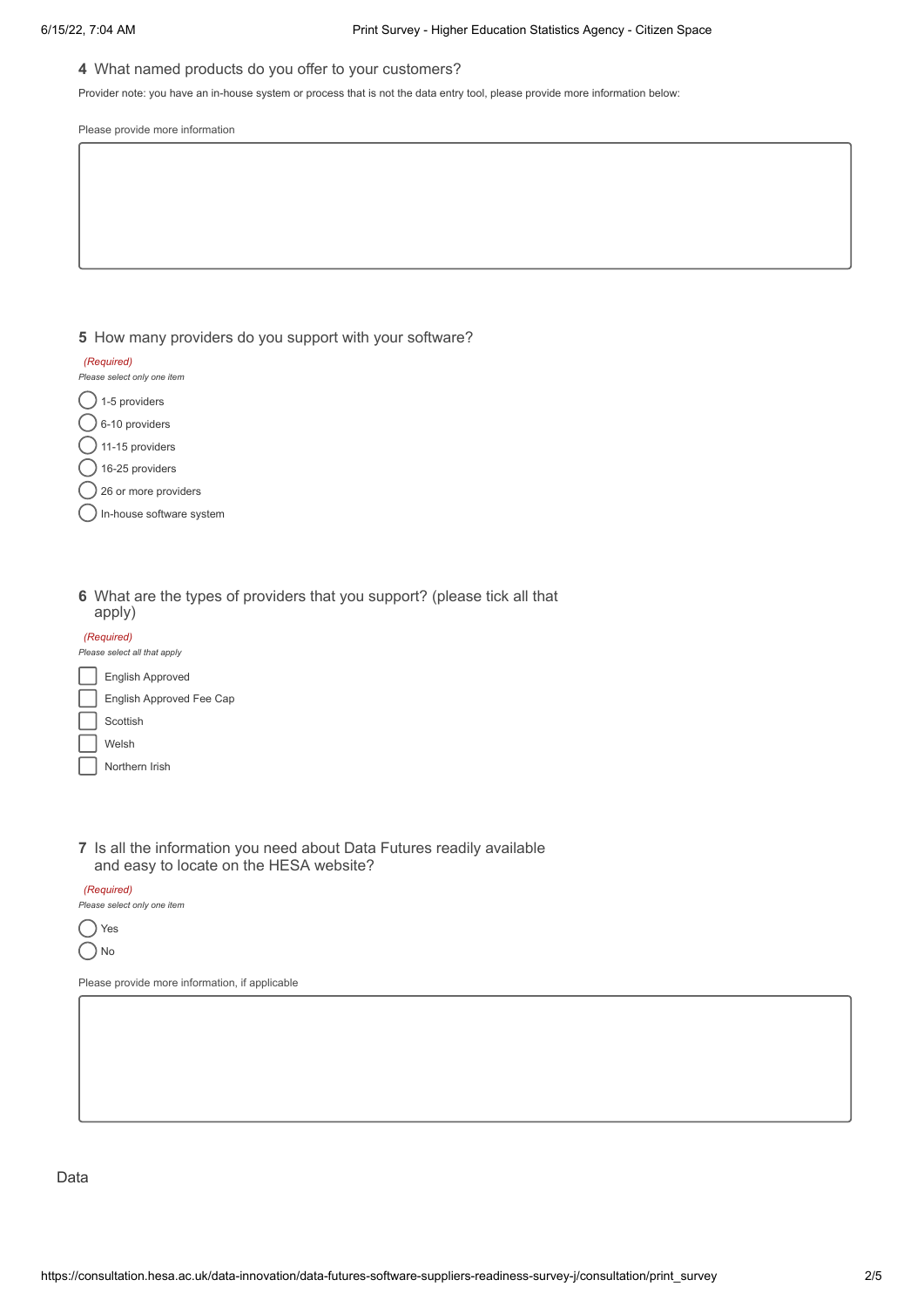**8** Have you determined a process for the migration of previous years' data?

| (Required)                  |
|-----------------------------|
| Please select only one item |
|                             |

() Yes  $\bigcap$ No

Not applicable

If you selected 'Not applicable', please provide more information

## Software solutions

**9** How confident is your organisation that you will have a working solution for the 2022/23 collection that supports the 22056 data model?

#### *(Required)*

*Please select only one item*

Not at all confident

Somewhat confident

Confident C

Very confident

# **10** What are the timelines for your software upgrades?

please provide more information

**11** Do you have an early version of software/prototype available for providers to engage with?

*(Required)*

*Please select only one item*

() Yes  $\bigcap$ No

If yes, how many of your customers have engaged with this?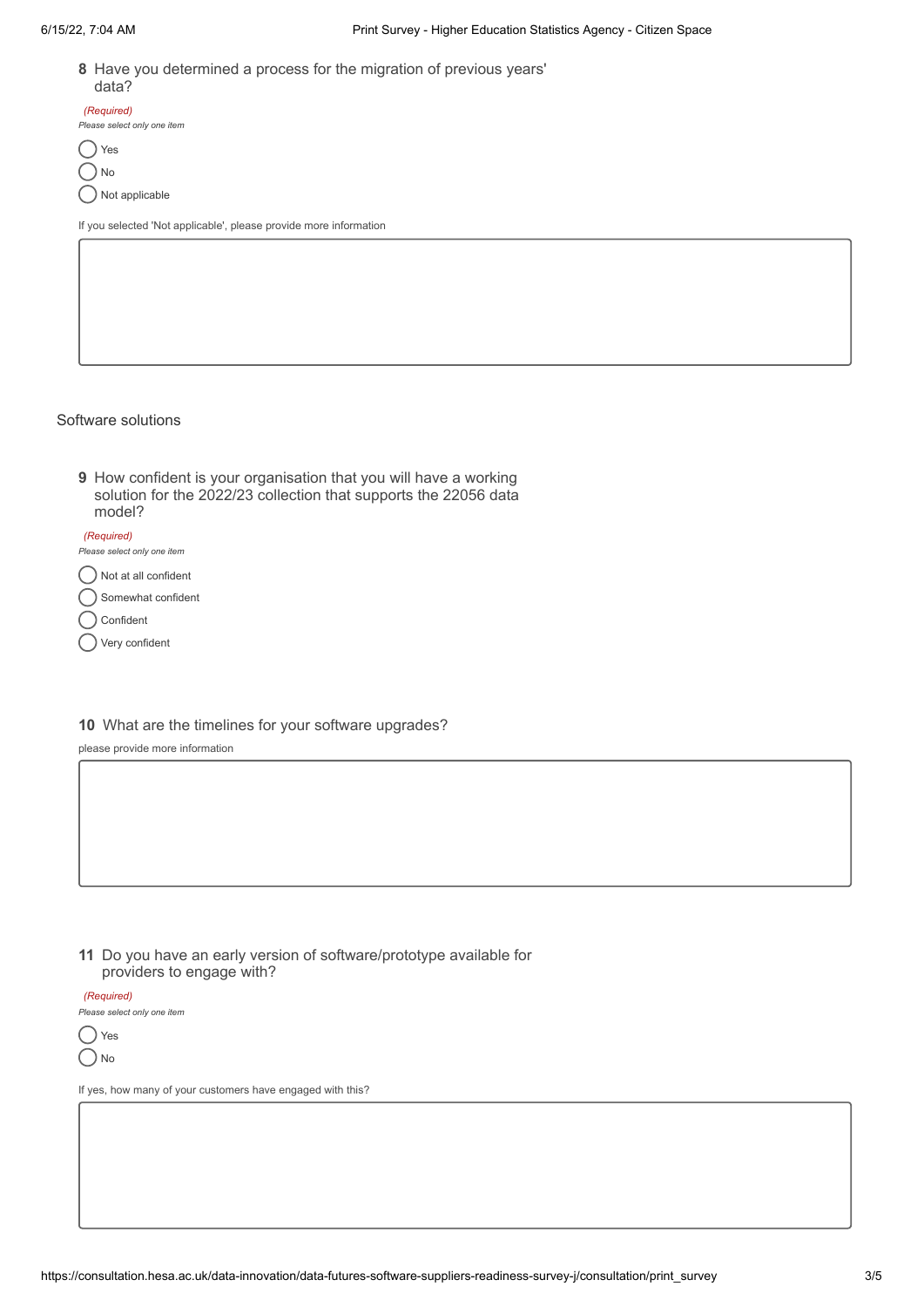## **12** Is a further version of your software required?

*(Required)*

*Please select only one item*

◯ Yes  $\bigcap$ No

If you answered 'Yes', when will this be available to your customers?

**13** Do you have access to the Beta HESA Data Platform (HDP) environment to complete your own testing?

| (Required)                  |  |  |  |
|-----------------------------|--|--|--|
| Please select only one item |  |  |  |
| Yes                         |  |  |  |
| N٥                          |  |  |  |

**14** If you answered 'Yes' to access to the Beta HDP, have you completed any testing in the Beta HDP environment?

*Please select only one item*

◯ Yes

 $\bigcap$ No

 $\bigcap$  Not applicable

If you answered 'Yes', please provide details of the testing that you have completed

**15** Do you have access to the online validation toolkit (OVT) to complete your own testing?

*(Required)*

*Please select only one item*